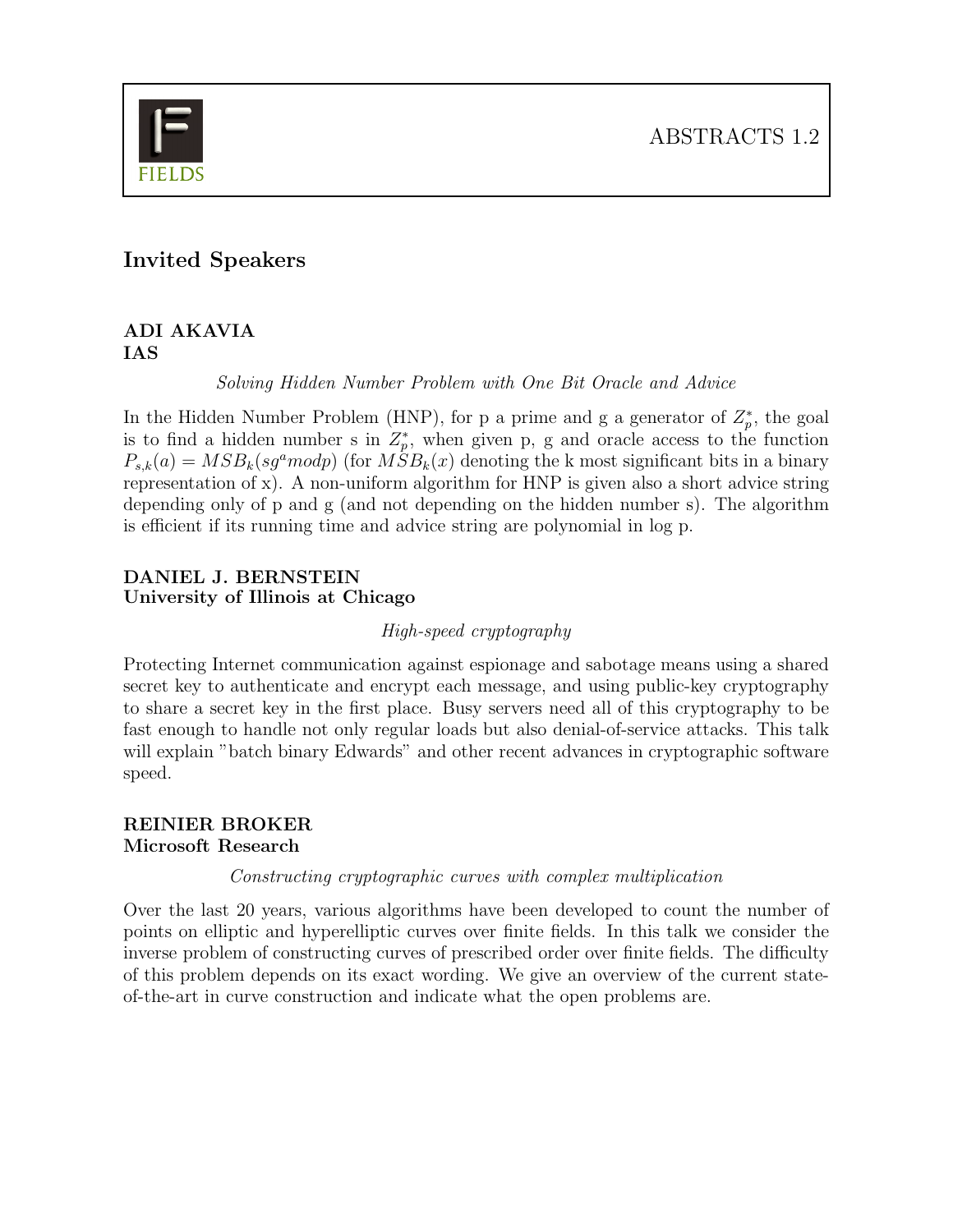

## CRAIG GENTRY IBM

Fully Homomorphic Encryption Using Ideal Lattices

In this talk, I will describe a fully homomorphic encryption scheme, i.e., a scheme that allows one to evaluate circuits over encrypted data, even without being able to decrypt. I will also go over some applications, such as encrypted search-engine queries, searching through encrypted data, and cloud computing.

## ROBERT GRANGER Claude Shannon Institute, Dublin City University

## Faster Modular Arithmetic for ECC

We propose a modular multiplication algorithm for a large family of integers we refer to as cyclotomic primes, that is competitive with the fastest, highly specialised and highly optimised modular multiplication methods, for bitlengths relevant to Elliptic Curve Cryptography. Coauthors: Andrew Moss, University of Bristol

## ANTOINE JOUX Universit de Versailles

#### Looking back at lattice-based cryptanalysis

In this talk, we revisit the use of lattice reduction as a cryptanalytic tool. We start from older attacks which used lattice reduction in a straightforward manner and work our way until we reached Coppersmith's small root algorithm, its variants and its numerous applications.

## TANJA LANGE Technische Universiteit Eindhoven

#### Pairings on Edwards curves

Since their introduction to cryptography by Bernstein and Lange, Edwards curves have received a lot of attention because of their very fast group law. The group law in affine form was introduced by Edwards in along with a description of the curve and several proofs of the group law. Remarkably none of the proofs provided a geometric interpretation of the group law while for elliptic curves in Weierstrass form the explanation via the chordand-tangent method is the standard.

It was mostly for this lack of a geometric group law that Edwareds curves were considered unsuitable for pairing computations and indeed all attempts to develop explicit formulas for pairing computations led to worse performance than on Weierstrass curves.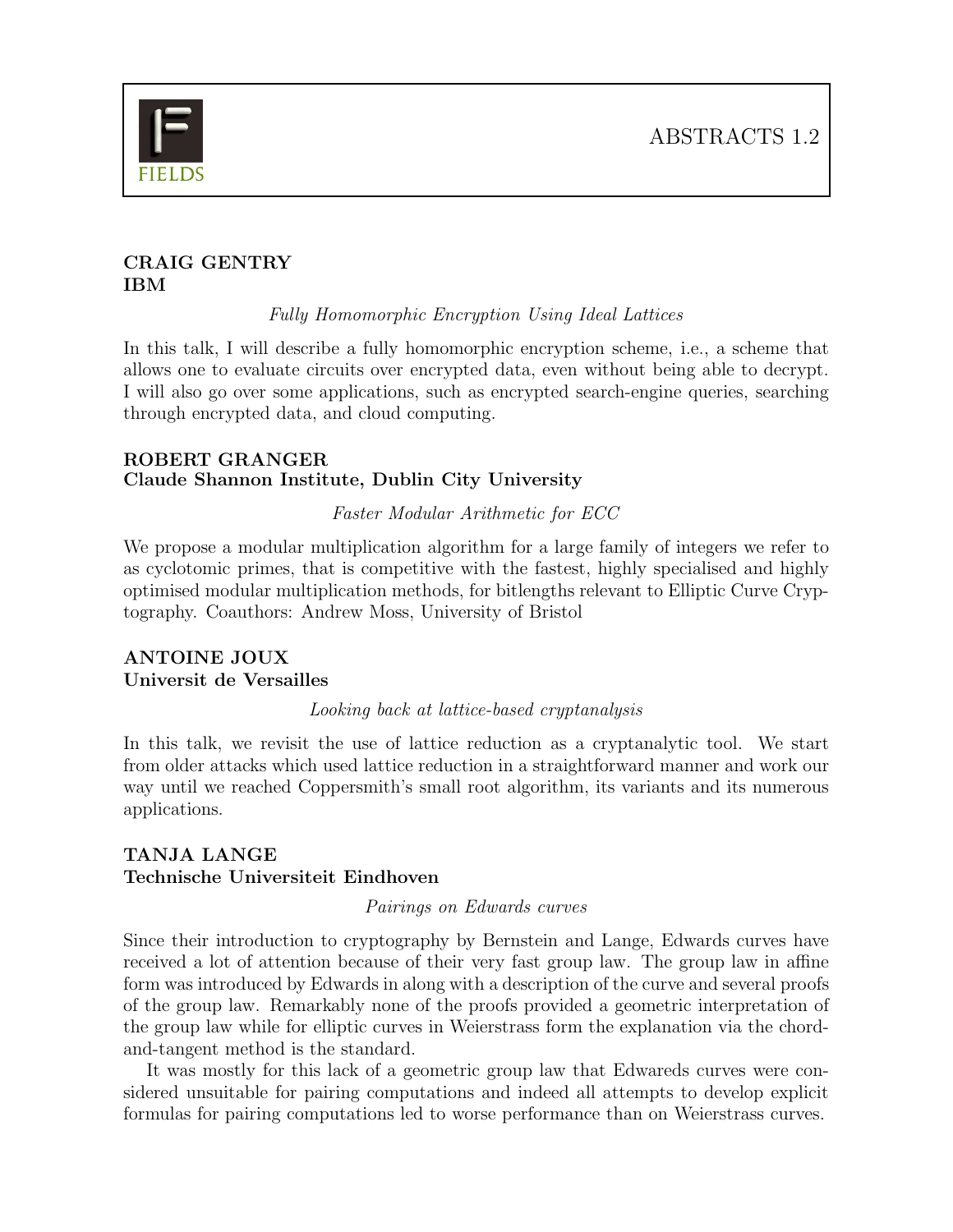

In this talk I will report on recent work with Arene, Naehrig, and Ritzenthaler in which we developed a geometirc interpretation of the group law on twisted Edwards curves and derived explicit formulas for pairing computations that are competitive with those on Weierstrass curves. Coauthors: Christophe Arene, Michael Naehrig, Christophe Ritzenthaler

## FRANCOIS MORAIN Ecole polytechnique and University of Waterloo

Advances on the CM method for elliptic curves

The complex multiplication method (CM method) builds an algebraic curve over a given finite field  $GF(q)$  and having an easily computable cardinality. Used at first for elliptic curves, this method is one of the building blocks of the ECPP algorithm that proves the primality of large integers, and it appeared interesting for other applications, the most recent of which being the construction of pairing friendly curves. The aim of the talk is to recall the method, give some applications, and survey recent advances on several parts of the method, due to various authors, concentrating on elliptic curves. This includes class invariant computations, and the potential use of the Montgomery/Edwards parametrization of elliptic curves.

## KENNY PATERSON Royal Holloway, University of London

Non-Interactive Key Distribution and Identity-Based Encryption: A Retrospective Perspective

In this talk, we will investigate the relationships between identity-based non-interactive key distribution and identity-based encryption, providing a retrospective perspective on these distinct, but closely related, cryptographic primitives. We will also provide constructions for these primitives that make use of trapdoor discrete log groups and investigate the concrete schemes that result in two different computational settings. This talk represents joint work with Sriramkrishnan Srinivasan.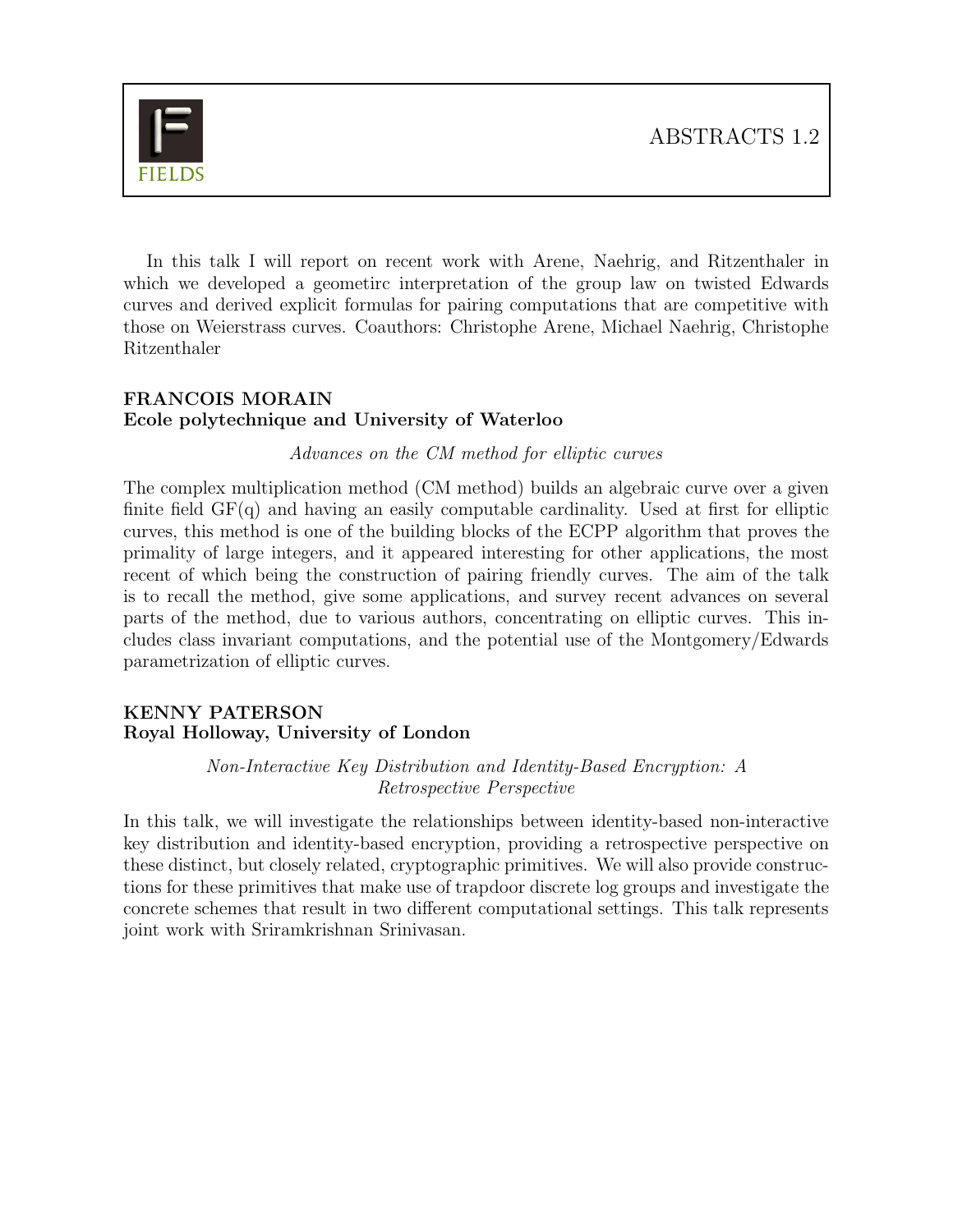

## ERIC SCHOST The University of Western Ontario

Fast arithmetics in Artin-Schreier towers over finite fields

An Artin-Schreier tower over the finite field  $F_p$  is a tower of field extensions generated by polynomials of the form  $X^p - X - \alpha$ . Following Cantor and Couveignes, we give algorithms with quasi-linear time complexity for arithmetic operations in such towers. As an application, we present an implementation of Couveignes' algorithm for computing isogenies between elliptic curves using the p-torsion. Coauthor: Luca De Feo

### KATHERINE STANGE Harvard University

The Elliptic Curve Discrete Logarithm Problem and Equivalent Hard Problems for Elliptic Divisibility Sequences

The division polynomials of an elliptic curve satisfy a recurrence relation. Evaluated at a given point on a given elliptic curve, both defined over a field K, the sequence of division polynomials becomes a sequence in K. Such a recurrence sequence is called an elliptic divisibility sequence.

We define three hard problems in the theory of elliptic divisibility sequences (EDS Association, EDS Residue and EDS Discrete Log), each of which is solvable in subexponential time if and only if the elliptic curve discrete logarithm problem is solvable in sub-exponential time.

We also relate the problem of EDS Association to the Tate pairing and the MOV, Frey-Rueck and Shipsey EDS attacks on the elliptic curve discrete logarithm problem in the cases where these apply.

This is joint work with Kristin Lauter performed at Microsoft Research.

## RAINER STEINWANDT Florida Atlantic University

## Speeding up algebraic attacks: Multiple Right Hand Sides in hardware?

Algebraic attacks have become an established tool for analyzing symmetric ciphers. Complementing techniques building on Groebner bases and SAT-solvers, Raddum and Semaev proposed an approach known as MRHS to solve systems of polynomial equations over GF(2). This talk discusses a possible design of a special purpose architecture to implement MRHS. According to a preliminary analysis, such a device could enable significant performance gains over a software implementation, and when aiming at algebraic attacks against a realistic block cipher, such a hardware implementation seems an interesting option. Coauthors: Willi Geiselmann and Kenneth R. Matheis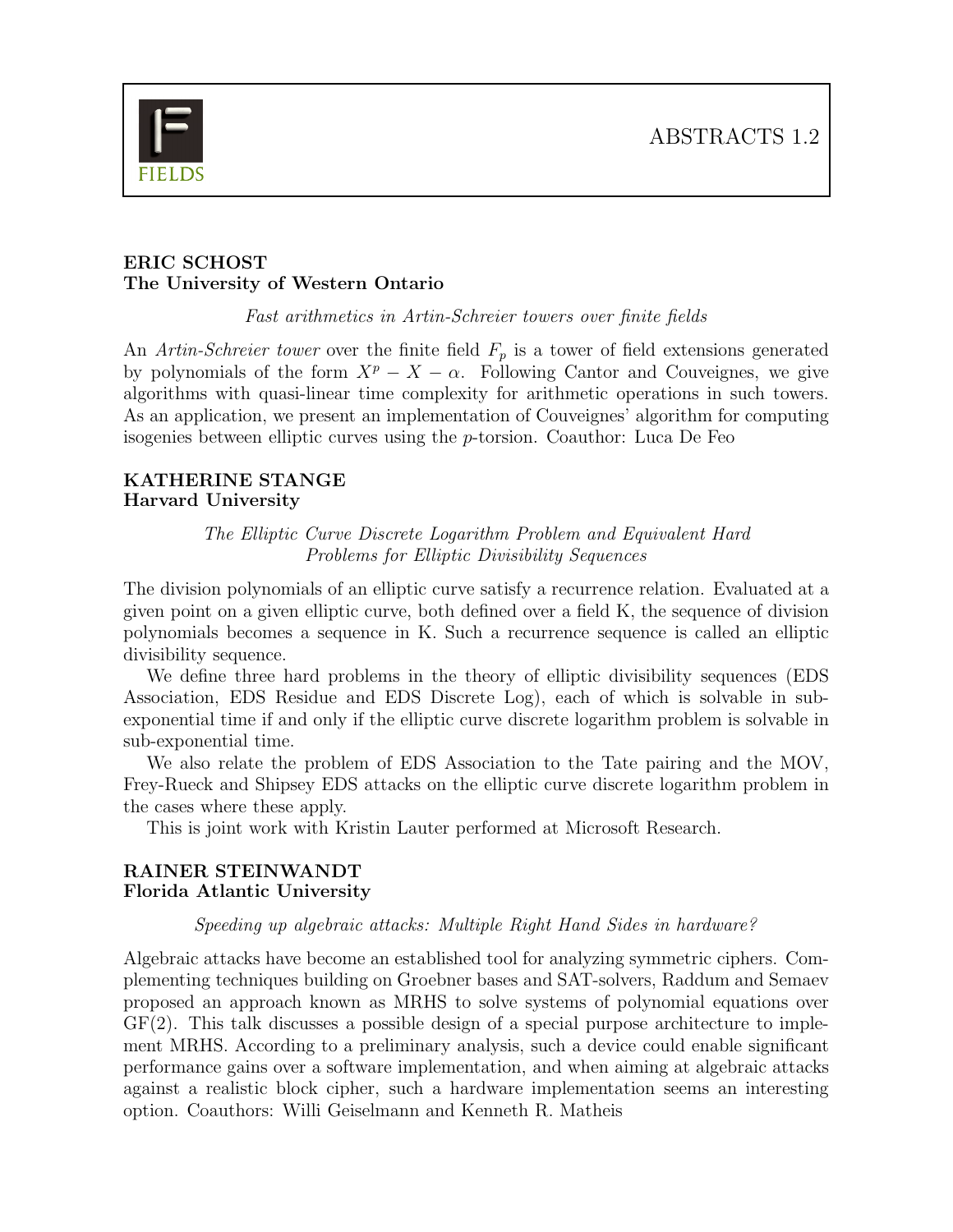

## ANDREW V. SUTHERLAND **MIT**

Powered by Volcanoes: Three New Algorithms

The past year has seen dramatic improvement in the algorithms to compute three objects that have applications in elliptic curve cryptography: class polynomials, modular polynomials, and endomorphism rings. I will give a brief overview of each, focusing on their common component: isogeny volcanoes. When applied to large examples, these algorithms are orders of magnitude faster than the best methods available a year ago. Several practical examples will be presented to support this claim.

## EDLYN TESKE University of Waterloo

## On Pairing-Friendly Elliptic Curves

Elliptic curves with small embedding degree and large prime-order subgroup are key ingredients for implementing pairing-based cryptographic systems. Such "pairing-friendly" curves are rare and thus require specific constructions. We present the framework developed with David Freeman and Mike Scott, that encompasses all of the constructions currently existing in the literature, and will touch on a few other selected topics on pairing-friendly elliptic curves.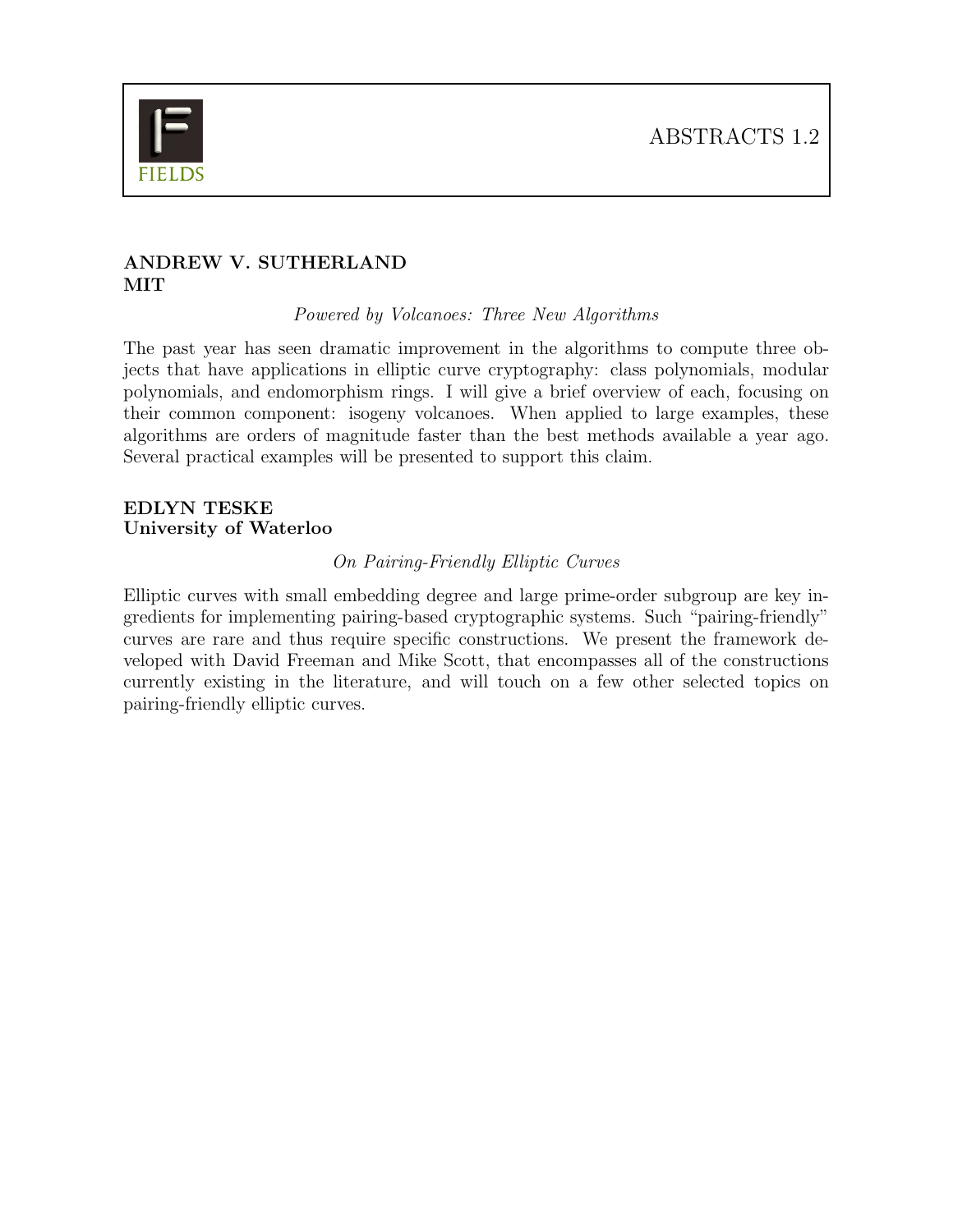

# Contributed Talks

#### PETER BIRKNER Eindhoven University of Technology

Edwards Curves and the ECM Factorisation Method

The ECM method, introduced about 20 years ago by Lenstra, is one of the best algorithms for factoring integers. This method employs elliptic curves, usually in Montgomery form, to find a factor of a given integer. The recently introduced Edwards and Twisted Edwards curves offer very efficient arithmetic and can improve the speed of the ECM algorithm. We give a brief overview of the ECM method and Edwards curves, and show how to construct Edwards curves that are suitable for ECM, that is, Edwards curves with large torsion subgroup and positive rank over Q. Coauthors: Daniel J. Bernstein, Tanja Lange, Christiane Peters

## SANJIT CHATTERJEE University of Waterloo

Reusing Static Keys in Key Agreement Protocols

Contrary to conventional cryptographic wisdom, the NIST SP 800-56A standard explicitly allows the use of a static key pair in more than one of the key establishment protocols described in the standard. In this talk we give examples of key establishment protocols that are individually secure, but which are insecure when static key pairs are reused in two of the protocols. We also propose an enhancement of the extended Canetti-Krawczyk security model and definition for the situation where static public keys are reused in two or more key agreement protocols.

Coauthors: Alfred Menezes and Berkant Ustaoglu

## FELIX FONTEIN University of Calgary

#### A Concise Interpretation of the Infrastructure of a Global Field

The infrastructure has been used for a long time to speed up computation of fundamental units in global fields. Besides from that, the infrastructure was also proposed as mathematical object for use in Cryptography, first by J. Buchmann and H. C. Williams in 1990 in the case of real quadratic number fields. Since then, several proposals have been made for infrastructure based cryptosystems, based on both real quadratic number fields and real hyperelliptic function fields. All these cryptosystems are based of the hardness of computing distances in infrastructures.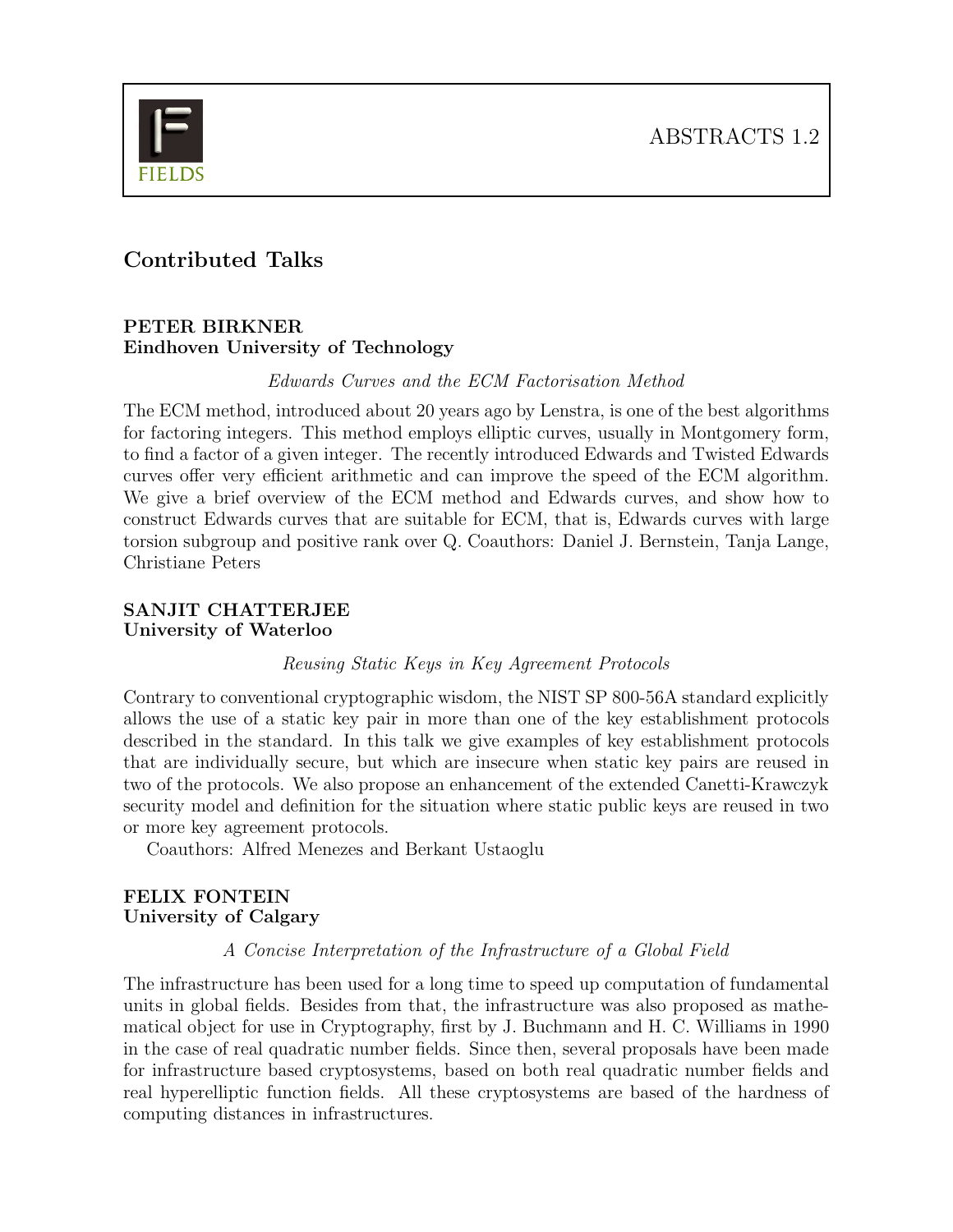

In the function field case, a relation between the infrastructure and the divisor class group has been shown up by A. Stein in 1997 for elliptic function fields and by H.-G. Rck and S. Paulus in 1999 for hyperelliptic function fields. This relation essentially shows that distance computation in the infrastructure is equivalent to the Discrete Logarithm Problem in the divisor class group.

We extend this relation to all global fields, by relating the infrastructure to the (Arakelov) divisor class group. Our result extends the above named relations in the case of real quadratic fields, and is also compatible with R. Schoof's interpretation of the infrastructure in context of Arakelov divisor theory.

#### KORAY KARABINA University of Waterloo

#### Factor-4 and 6 compression of cyclotomic subgroups

Bilinear pairings derived from supersingular elliptic curves of embedding degrees 4 and 6 over finite fields of characteristic two and three, respectively, have been used to implement pairing-based cryptographic protocols. The pairing values lie in certain prime-order subgroups of certain cyclotomic subgroups. It was previously known how to compress the pairing values over characteristic two fields by a factor of 2, and the pairing values over characteristic three fields by a factor of 6. We show how the pairing values over characteristic two fields can be compressed by a factor of 4. Moreover, we present and compare several algorithms for performing exponentiation in the prime-order subgroups using the compressed representations. In particular, in the case where the base is fixed, we gain a 59

#### ATEFEH MASHATAN The Security and Cryptography Laboratory (LASEC), EPFL Swiss Federal Institute of Technology

#### Recent Designs for Message Recognition Protocols

There has been many recent proposals in designing protocols for constrained devices located in constrained environments, e.g. devices with limited computational power or memory in an ad hoc pervasive network. One problem of interest is designing message recognition protocols (MRPs), where the aim of the protocol is to enable a receiver to verify if a message is sent from the same sender from some previous communications. Several authors have proposed MRPs using a hash chaining technique.

In this talk, we will discuss the disadvantages of using a hash chain in an MRP designed for devices with low computational power and low memory. Moreover, when using a hash chain, one must consider security assumptions that are much stronger than standard assumptions. Further, we propose a new MRP suitable for devices in ad hoc networks